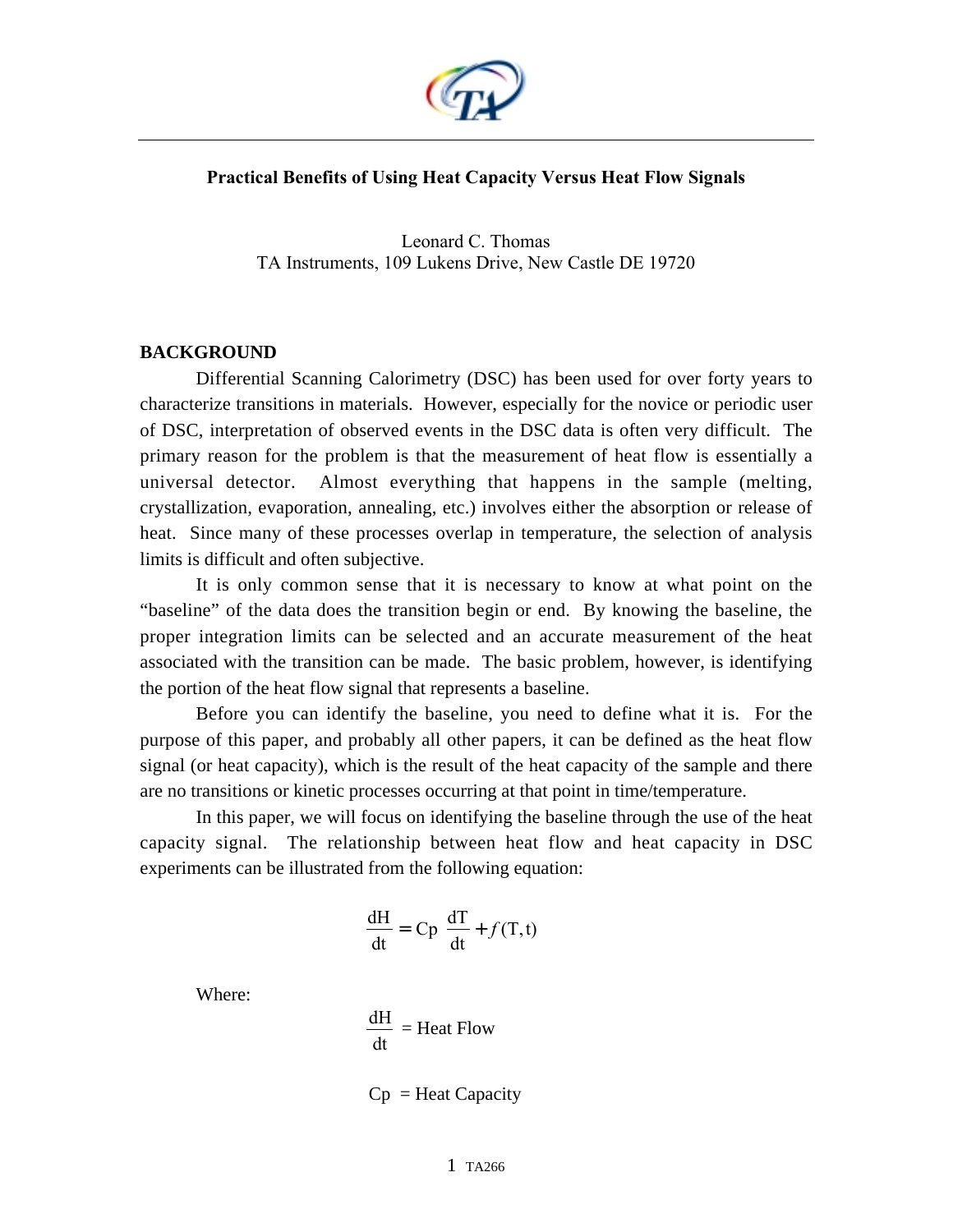$$
\frac{dT}{dt} = \text{Heating Rate}
$$

 $f(T, t)$  = Heat Flow due to Kinetic Processes

DSC can be used to measure the glass transition of a material because there is a step increase in heat capacity as the sample is heated through its glass transition temperature. For highly amorphous materials, the change in heat capacity, and therefore heat flow, can be quite large and the transition is easy to detect. For highly crystalline materials or for filled or blended samples, it is often hard to reliably measure Tg because any irregular shape of the instrument baseline may be confused with the small change in the baseline due to the change in heat capacity at Tg.



Figure 1 shows the heat flow and heat capacity signals for a sample of Polypropylene that had been cooled and reheated at 10°C/minute. With the data shown in the heat flow units, the heating data is endothermic while the cooling data is exothermic. This makes it difficult to compare the glass transitions on heating and cooling which are relatively small and not visible compared to the melting and crystallization peaks.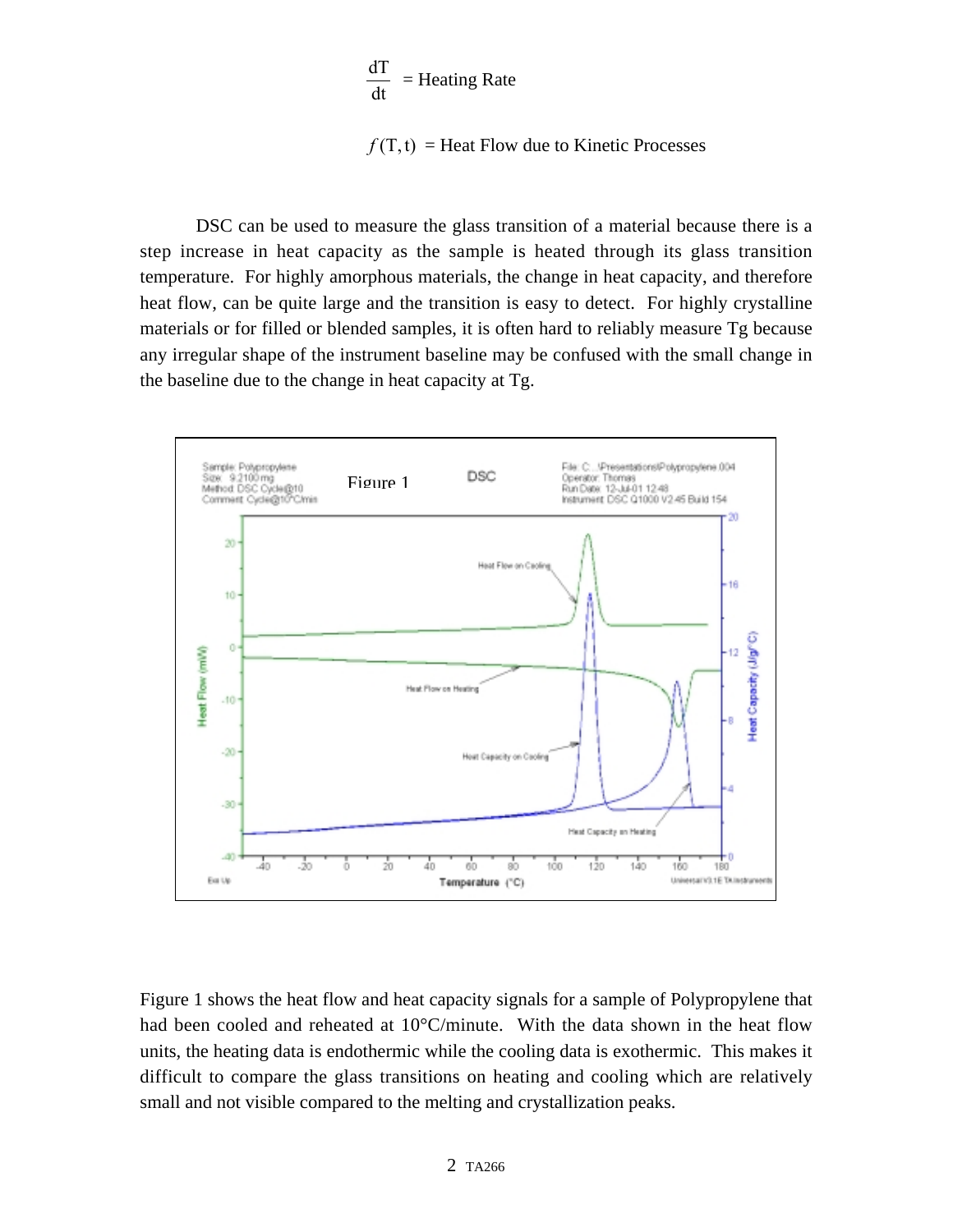The same data is also plotted in heat capacity units. Heat capacity values should be the same in heating and cooling whenever there is no transition occurring in the sample ("baseline region"). Except for thermal lag, when the heating and cooling heat capacity values are different by a few degrees, a difference in heat capacity indicates the presence of a transition and the lack of a true heat capacity baseline.



Figure 2 shows an expanded view of the heat capacity baseline region from Figure 1. Even though the glass transition is very weak due to the high crystallinity of the polypropylene, it is clearly visible in both the heating and cooling data. The shift of about 3°C in the midpoints of the glass transition is due primarily to thermal lag in the sample.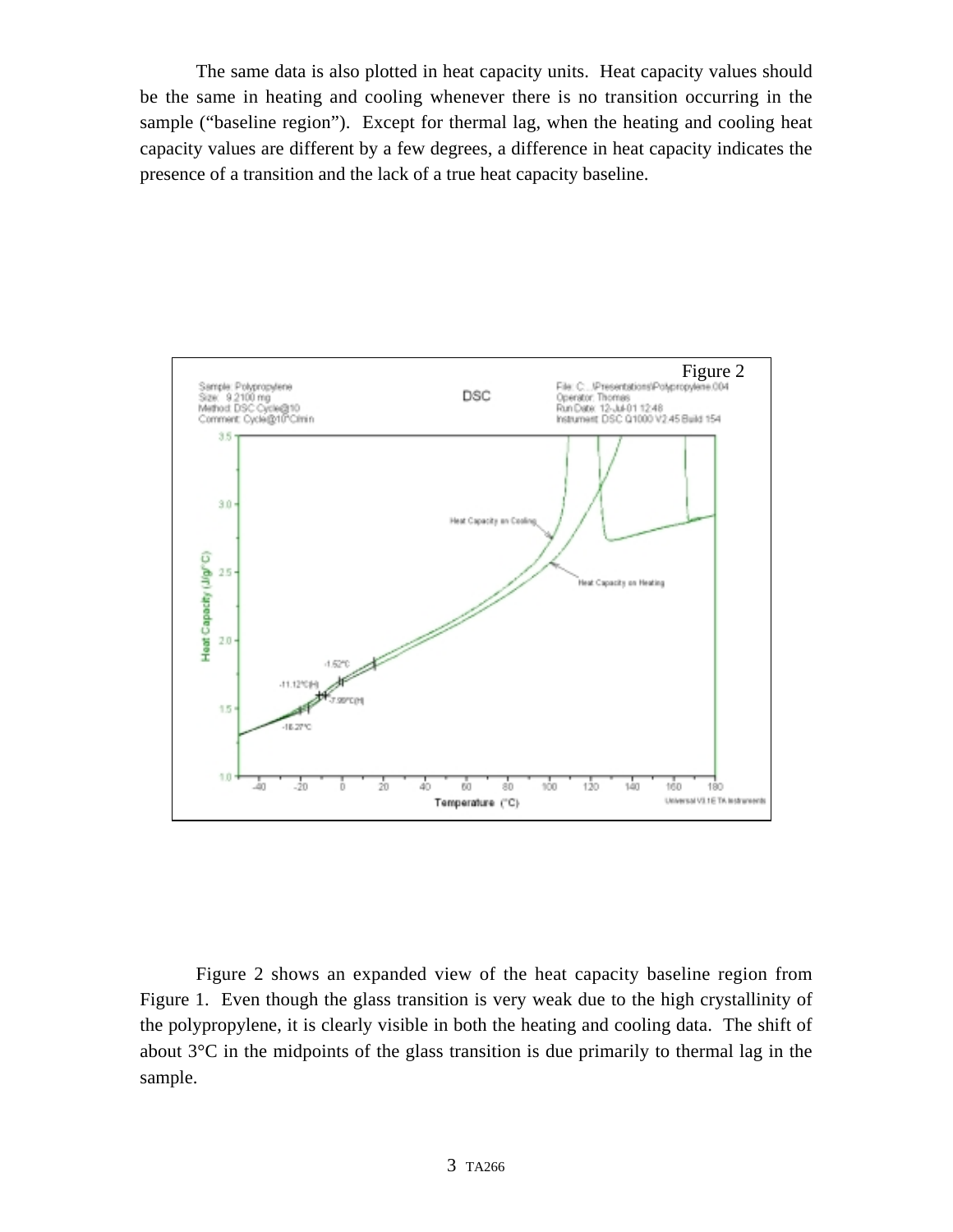## **MELTING / CRYSTALLIZATION**

The root cause of errors in selecting integration limits or interpreting results is that the operator simply cannot identify the heat capacity baseline of the data. Although Modulated DSC<sup>®</sup> (MDSC<sup>®</sup>) separates the onset of melting and crystallization processes very clearly, it is simply not possible for many samples to clearly identify the baseline from a single DSC experiment.

As discussed previously, the heat flow signal due to heat capacity responds linearly to changes in heating rate (Figure 3). Although the data shows some expected and unexpected effects of the change in heating rate, it is of limited value in identifying the baseline due to heat capacity.

Figure 4 shows the same data as Figure 3 except that the heat flow signals have been divided by the value of the applied heating rate. The benefit of doing this is obvious when looking at the data. The values of the heat flow signal are the same when there is no transition occurring, i.e., in the heat capacity baseline region. Note that there is no baseline region between 100°C and 270°C. Therefore, no integration limit should be selected in that range.

A disadvantage of dividing the signal by the value of the heating rate is that the measured peak areas are wrong by the same factor (heating rate) as used to divide the signal.

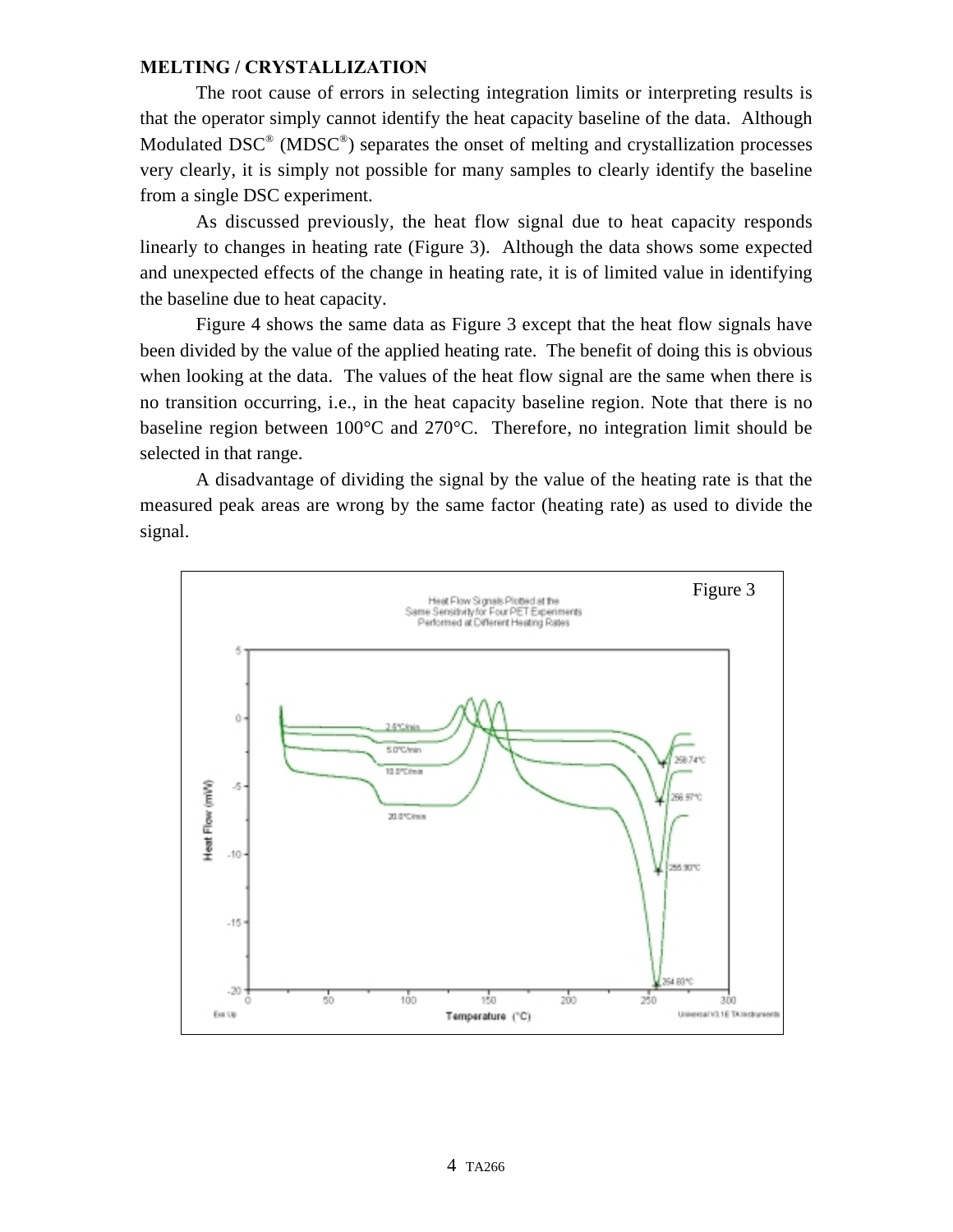

A solution to this problem is seen in Figure 5 where each signal has been plotted as a fixed ratio of the heating rate used. This also permits accurate identification of the baseline region but involves more effort in determining the proper scaling factors.